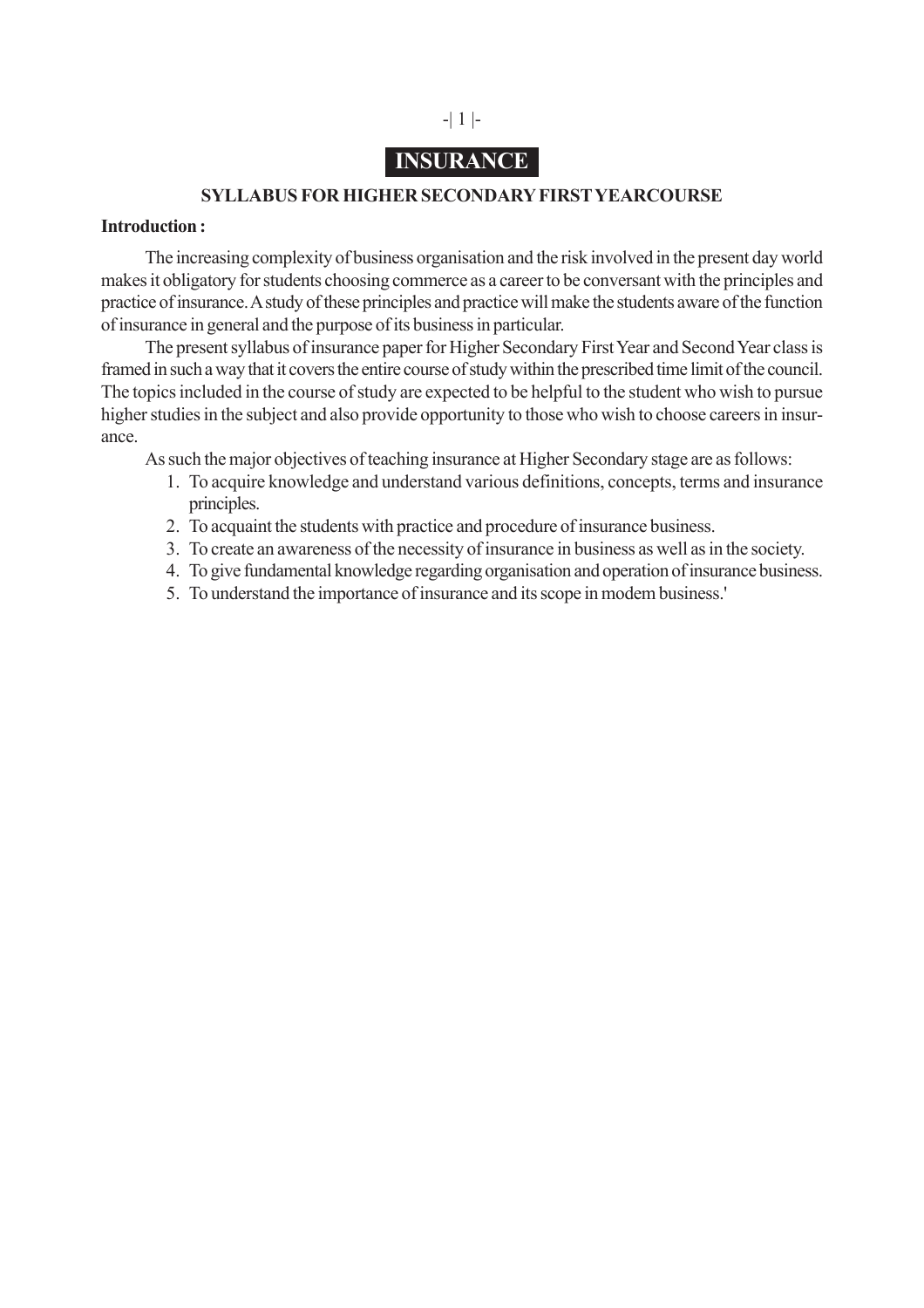## **INSURANCE**

-| 2 |-

#### **SYLLABUS FOR HIGHER SECONDARY FIRST YEAR COURSE**

#### **One Paper Time : Three hours Marks : 100**

**Unitwise Distribution of Marks & Periods :**

| Unit    | <b>Topics</b>                                                            | <b>Marks</b> | <b>Periods</b> |
|---------|--------------------------------------------------------------------------|--------------|----------------|
|         | <b>FUNDAMENITALS</b>                                                     |              |                |
| Unit-1  | Concept of Risk and its Handling                                         | 05           | 10             |
| Unit-2  | Insurance and its Acts                                                   | 10           | 20             |
| Unit-3  | Principles of Insurance and its Importance                               | 10           | 20             |
|         | <b>LIFE INSURANCE</b>                                                    |              |                |
| Unit-4  | Life Insurance Act of 1956 and History<br>of Insurance Business in India | 10           | 11             |
| Unit-5  | Definition, Importance, Fundamental<br>Principles and Policies           | 10           | 20             |
| Unit-6  | Procedure for effecting life insurance<br>and Insurance agent            | 15           | 30             |
| Unit-7  | Categories of Lives, Conditions and Claim                                | 10           | 18             |
| Unit-8  | Application of Probability concept                                       | 10           | 18             |
| Unit-9  | Life fund and surplus                                                    | 10           | 18             |
| Unit-10 | Annuity                                                                  | 10           | 15             |
|         | Total:                                                                   | 100          | 180            |

#### **Unitwise Distribution of Course contents:**

### **FUNDAMENTALS**

#### Unit-1 : Concept of Risk and its handling : **Marks : 05**

Risk : Definition, Type, Methods of handling Risks

### Unit-2 : Insurance and its Acts : **Marks** : 10

Insurance Act of 1938- insurance regulatory and Development Authority Act 1999- IRDA (licensing of insurance agent) Regulation 2000. Definition, Need, Functions. Insurance organizations and their classification, Definition of terms used in insurance business.

#### Unit-3 : Principles of Insurance and its Importance : **Marks : 10**

Principles of Insurance - Utmost good faith, insurable interest, indemnity; Caupra maxima, Subrogation and contribution, Double insurance and Re-insurance. Wager- distinction between insurance and wager (gambling). Importance of insurance to individual, business and society.

#### **LIFE INSURANCE**